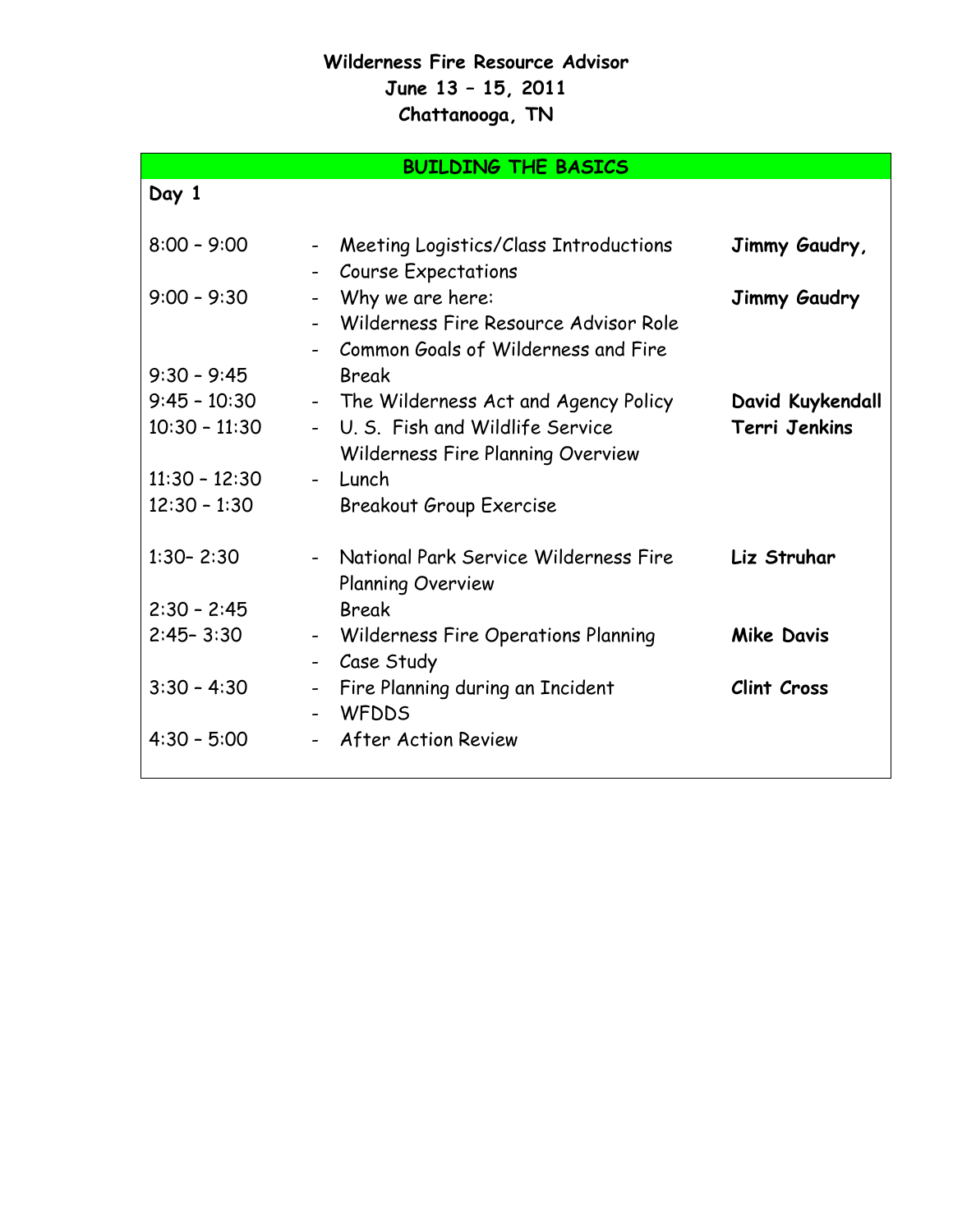## **Wilderness Fire Resource Advisor June 13 – 15, 2011 Chattanooga, TN**

**RESOURCE CONSIDERATIONS Day 2** 8:00 - 8:30 - House Keeping, Logistics Overview of Resource Advisor Role **Jimmy Gaudry** 8:30 – 9:30 - Air Quality Considerations **Anthony Matthews** 9:30 – 10:30 - Fish and Wildlife Considerations **Carol Croy** 10:30 – 11:30 - Heritage Considerations **Melissa Twaroski** 11:30 – 12:30 - Lunch 12:30 – 1:30 Breakout Group Exercise 1:30 – 2:30 - Invasive/Exotic Species Issues **Gary Kauffman** 2:30 – 3:00 - Wildland Urban Interface Issues **Mike Davis** 3:00 – 3:45 - Burned Area Emergency Rehab (BAER) **Carol Croy** 3:45 – 4:15 - Wilderness Considerations **David Kuykendall** 4:15 - 4:45 - MIST - MIST Video **Mike Davis** 4:45 – 5:00 - After Action Review